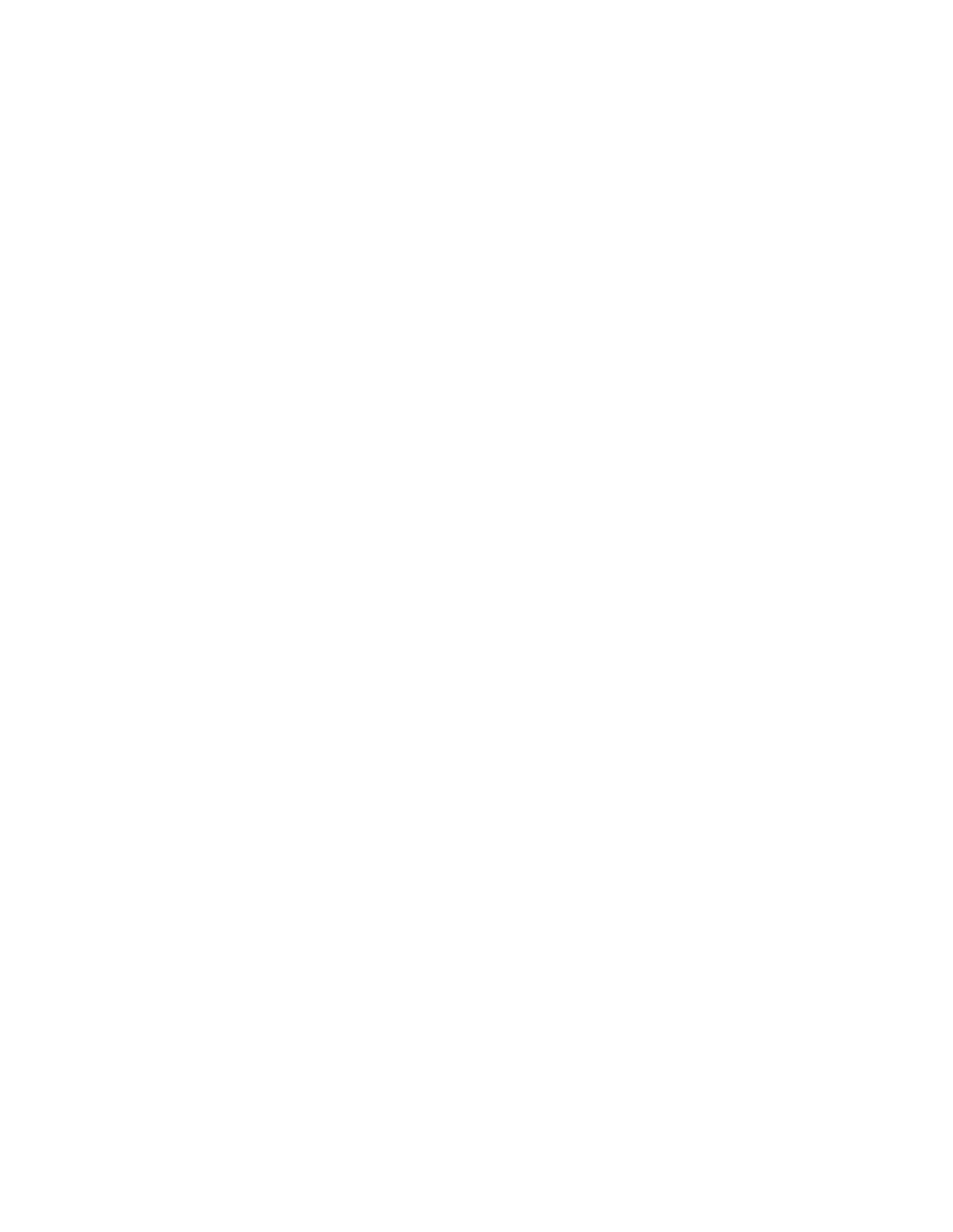

#### **ISLAMORADA, VILLAGE OF ISLANDS REGULAR VILLAGE COUNCIL MEETING**

## **Founders Park Community Center 87000 Overseas Hwy Islamorada, FL 33036 October 25, 2012 5:30 PM**

#### **I. CALL TO ORDER\ROLL CALL**

#### **II. PLEDGE OF ALLEGIANCE**

#### **III. PRESENTATION**

**A.** Presentation by Monroe County Mayor David Rice and County Administrator Roman Gastesi to Address the State of the County, the Referendum to Extend the Existing Infrastructure Sales Tax and the RESTORE Act / Gulf Consortium

#### **IV. PUBLIC COMMENT**

#### **V. AGENDA: Request for Deletion / Emergency Additions**

#### **VI. CITIZENS' ADVISORY COMMITTEE UPDATES**

- **A.** Historic Preservation Commission Commissioner Buddy Pinder
- **B.** Near Shore Water Regulation Citizens' Advisory Committee Chairperson Bob Mitchell

#### **VII. WASTEWATER MATTERS**

**A.** Wastewater Update

#### **VIII. CONSENT AGENDA**

(All items on the Consent Agenda are considered routine by the Village Council and will be approved by one motion. There will be no separate discussion of these items unless a Councilmember so requests, in which event, the item will be moved to the Main Agenda.)

#### **IX. ORDINANCES**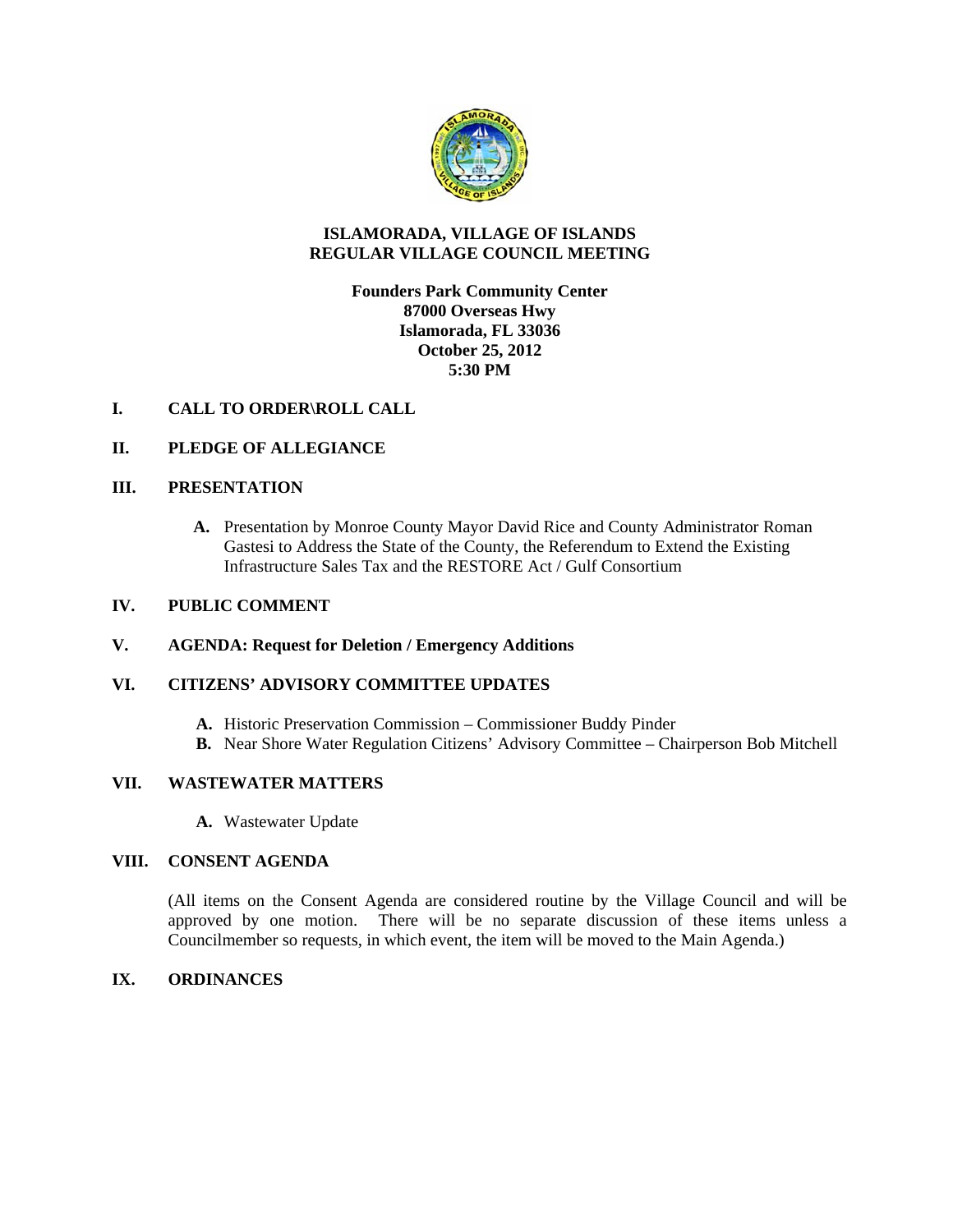#### **X. QUASI-JUDICIAL**

**A.** Application for Major Conditional Use Approval (MJ-12-02) by Islamorada **TAB 1**  Chamber of Commerce, Inc.

**A RESOLUTION OF THE VILLAGE COUNCIL OF ISLAMORADA, VILLAGE OF ISLANDS, FLORIDA, CONSIDERING THE REQUEST BY ISLAMORADA CHAMBER OF COMMERCE, INC. FOR MAJOR CONDITIONAL USE APPROVAL FOR THE DEVELOPMENT OF A 2,419 SQUARE FOOT VISITOR CENTER AND OFFICES FOR THE ISLAMORADA CHAMBER OF COMMERCE ON PROPERTY LOCATED AT 87100 OVERSEAS HIGHWAY ON PLANTATION KEY, AS LEGALLY DESCRIBED IN EXHIBIT "A;" WITHIN THE RECREATION (R) ZONING DISTRICT; PROVIDING FOR THE TRANSMITTAL OF THIS RESOLUTION TO THE FLORIDA DEPARTMENT OF ECONOMIC OPPORTUNITY; AND PROVIDING FOR AN EFFECTIVE DATE** 

#### **XI. RESOLUTIONS**

**A.** Proposed Resolution Approving Affordable Housing Agreement Between **TAB 2** Islamorada, Village of Islands and Islamorada Chamber of Commerce, Inc.

**A RESOLUTION OF THE VILLAGE COUNCIL OF ISLAMORADA, VILLAGE OF ISLANDS, FLORIDA, CONSIDERING AN AFFORDABLE HOUSING AGREEMENT WITH ISLAMORADA CHAMBER OF COMMERCE, INC.; AUTHORIZING THE APPROPRIATE VILLAGE OFFICIALS TO EXECUTE THE AFFORDABLE HOUSING AGREEMENT AND ANY ADDITIONAL DOCUMENTS PERTAINING TO THE AFFORDABLE HOUSING AGREEMENT AND TO TAKE ALL ACTIONS NECESSARY TO IMPLEMENT THE TERMS AND CONDITIONS OF THE AFFORDABLE HOUSING AGREEMENT; AND PROVIDING FOR AN EFFECTIVE DATE** 

**B.** Temporary Use (TU-12-30) Permit Application for the Green Stride 5K **TAB 3** Race on December 8, 2012

**A RESOLUTION OF THE VILLAGE COUNCIL OF ISLAMORADA, VILLAGE OF ISLANDS, FLORIDA; CONSIDERING THE APPLICATION BY GREEN STRIDE FOR A TEMPORARY USE PERMIT FOR AN EVENT THAT IS ANTICIPATED TO DRAW OVER 1,000 PEOPLE AT ANY GIVEN TIME ON DECEMBER 8, 2012 BETWEEN THE HOURS OF 10:30 A.M. AND 12:00 P.M. ON A PORTION OF U.S. 1 AND OLD HIGHWAY ON WINDLEY KEY; AND PROVIDING FOR AN EFFECTIVE DATE**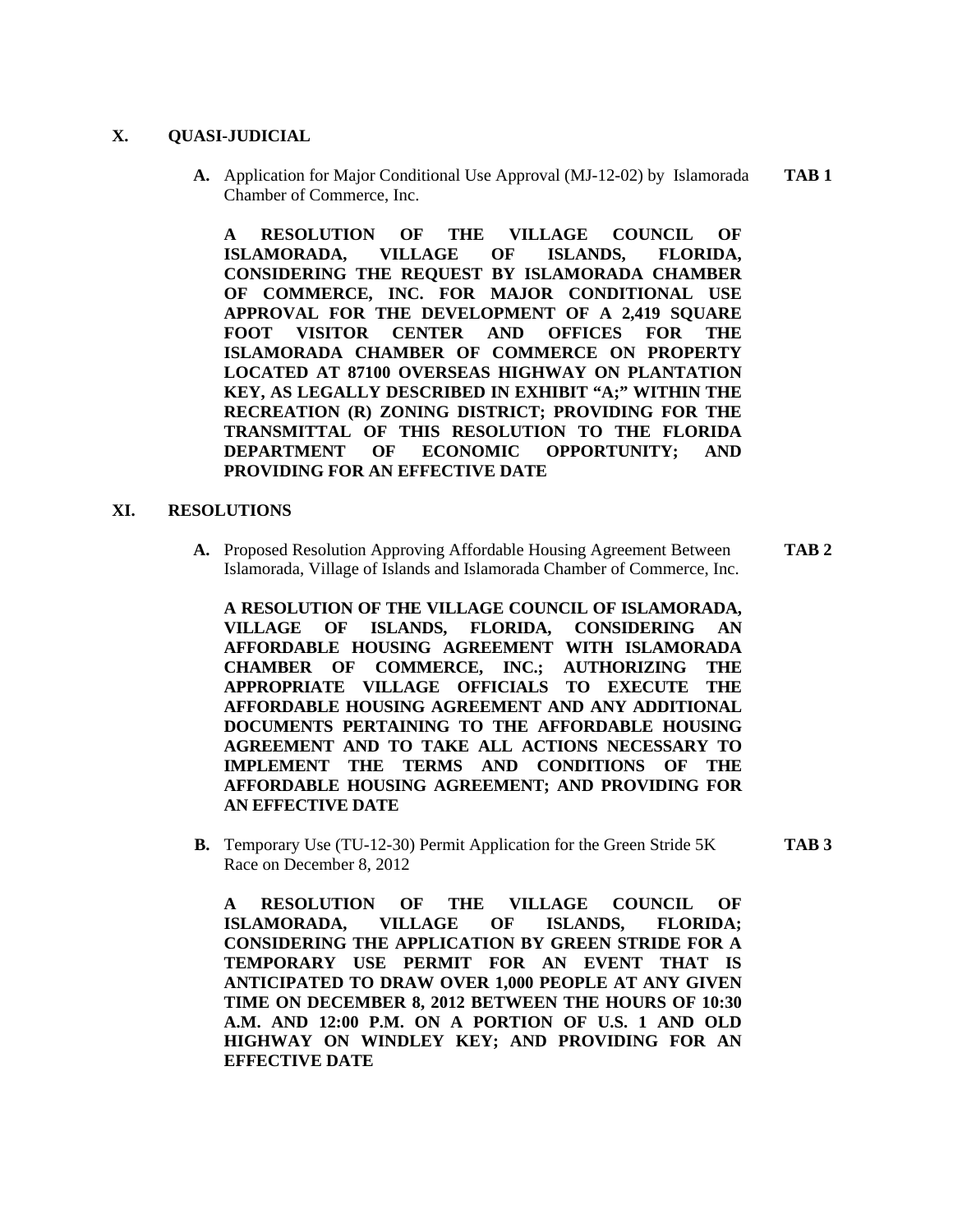**C.** Resolution Approving the First Amendment to Ground Lease Agreement **TAB 4** Between Islamorada, Village of Islands, and Wet-Net Villas Workforce Housing, LLC

**A RESOLUTION OF THE VILLAGE COUNCIL OF ISLAMORADA, VILLAGE OF ISLANDS, FLORIDA APPROVING THE FIRST AMENDMENT TO GROUND LEASE AGREEMENT BETWEEN ISLAMORADA, VILLAGE OF ISLANDS, AND WET-NET VILLAS WORKFORCE HOUSING, LLC FOR THE DEVELOPMENT OF AFFORDABLE HOUSING; AUTHORIZING VILLAGE OFFICIALS TO IMPLEMENT THE TERMS AND CONDITIONS OF THE FIRST AMENDMENT; AUTHORIZING THE VILLAGE MANAGER TO EXPEND BUDGETED FUNDS; AUTHORIZING THE VILLAGE MAYOR TO EXECUTE THE FIRST AMENDMENT; AND PROVIDING FOR AN EFFECTIVE DATE** 

**D.** Resolution Providing for the Borrowing of the Principal Amount Not To Exceed **TAB 5**  \$6,400,000 from Suntrust Equipment Finance & Leasing Corp. to Refund the Village's Outstanding Series 2006, 2007 and 2009 Bonds

**A RESOLUTION OF THE VILLAGE COUNCIL OF ISLAMORADA, VILLAGE OF ISLANDS, FLORIDA, PROVIDING FOR THE BORROWING OF THE PRINCIPAL AMOUNT OF NOT TO EXCEED \$6,400,000 FROM SUNTRUST EQUIPMENT FINANCE & LEASING CORP. TO REFUND CERTAIN OUTSTANDING OBLIGATIONS OF THE VILLAGE; PROVIDING FOR THE ISSUANCE OF ISLAMORADA, VILLAGE OF ISLANDS, FLORIDA, CAPITAL IMPROVEMENT REFUNDING REVENUE BOND, SERIES 2012; PLEDGING REVENUES DERIVED FROM THE VILLAGE'S LOCAL GOVERNMENT HALF-CENT SALES TAX FOR THE PAYMENT OF SAID SERIES 2012 BOND; PROVIDING FOR THE PAYMENT OF THE SERIES 2012 BOND AND THE EXECUTION AND RELATED FINANCING DOCUMENTS IN CONNECTION THEREWITH; AUTHORIZING FURTHER OFFICIAL ACTION IN CONNECTION WITH THE DELIVERY OF THE SERIES 2012 BOND; AND PROVIDING AN EFFECTIVE DATE** 

**E.** Resolution Supporting Monroe County's Participation in the Gulf Consortium **TAB 6** Pursuant to the Restore Act and Requesting the County Represent the Interests of Islamorada

**A RESOLUTION OF THE VILLAGE COUNCIL OF ISLAMORADA, VILLAGE OF ISLANDS, FLORIDA, SUPPORTING MONROE COUNTY'S PARTICIPATION AS A VOTING MEMBER OF THE CONSORTIUM TO DEVELOP AND ADMINISTER A PLAN FOR FUNDING OF ENVIRONMENTAL AND ECONOMIC DEVELOPMENT PROJECTS IN 23 FLORIDA COUNTIES PURSUANT TO THE RESTORE ACT; REQUESTING THE COUNTY PROVIDE REPRESENTATION FOR ISLAMORADA DURING MEETINGS OF THE CONSORTIUM; AND PROVIDING FOR AN EFFECTIVE DATE**